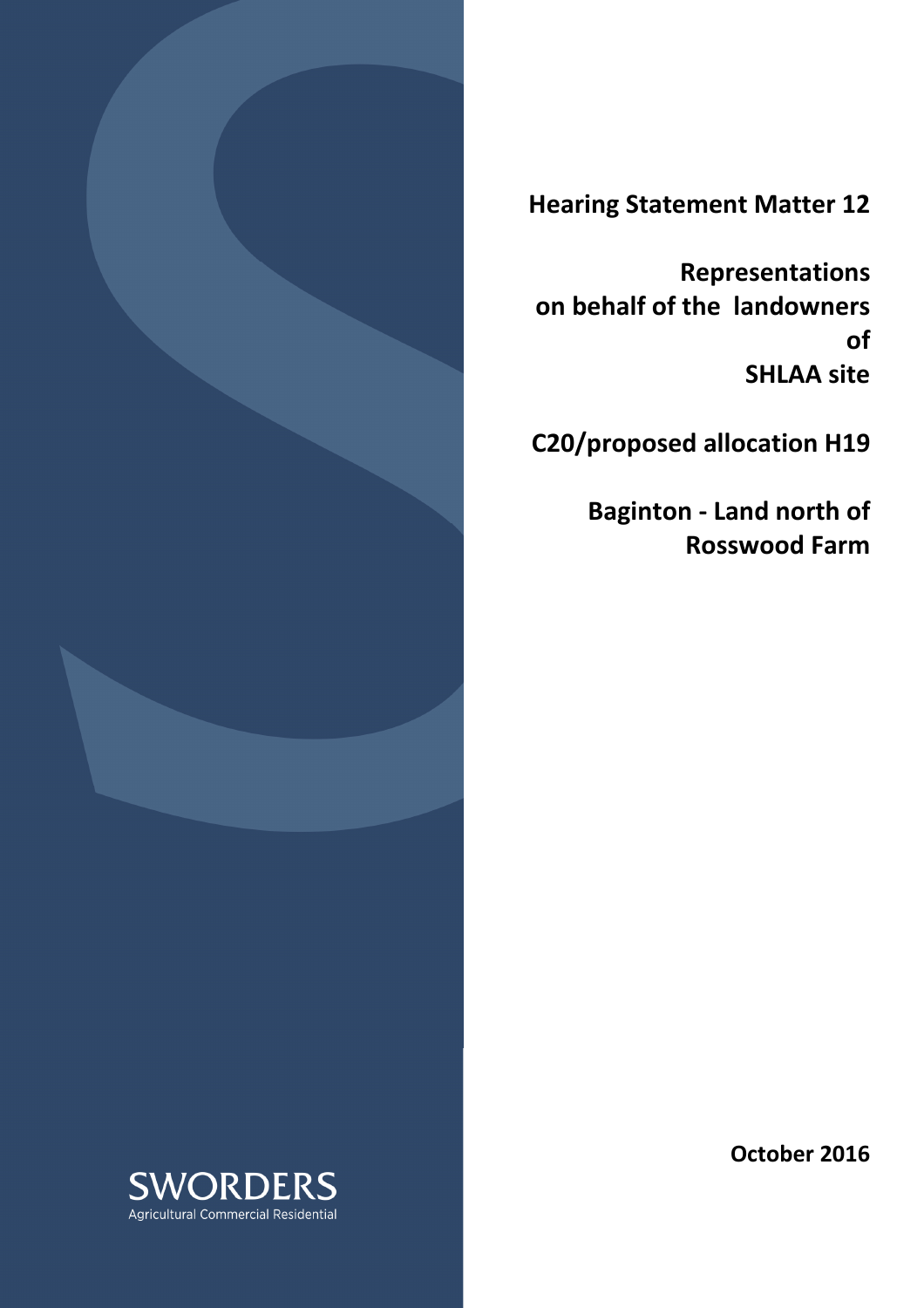

## Introduction

This Hearing Statement is submitted on behalf of the landowners of SHLAA site C20 which comprises the original Site H19, as proposed in the submitted Local Plan. This Hearing Statement relates only to the Inspector's questions raised regarding Policy H10.

## Policy H10 – Bringing forward allocated sites in the Growth Villages

## 22) Is criterion a) reasonable and realistic?

We support the principle of the consultative approach set out in part a) of this policy in the Submission Version and welcome the changes made since the Draft Plan (which required a "collaborative approach" and did not provide for the eventuality of Neighbourhood Plan Teams not existing).

However, we still feel that the policy still places an unreasonable burden on developers of allocated sites and the consultation it seeks to deliver would occur, in any event, through the normal planning process. As such, it is unnecessary.

Allocated sites would still require the submission of planning applications to the District Council. The Parish Council, local residents, Neighbourhood Plan teams (if they exist) and other stakeholders will be consulted through the planning process. It is also likely that larger sites would be subject to pre-application advice and community consultation/publicity ahead of submission.

It is unnecessary and unrealistic to require an additional layer of consultation for such sites which, by virtue of the allocation, have already been deemed to be appropriate locations for development.

## 23) Is the approach to housing mix in criterion b) sufficiently clear and justified?

This policy places undue weight on the Strategic Housing Market Assessment (SHMA). This approach is not justified. The policy requires evidence in parish or village Housing Needs Assessments to be up to date, but does not require the same of the SHMA; it need only be the latest version.